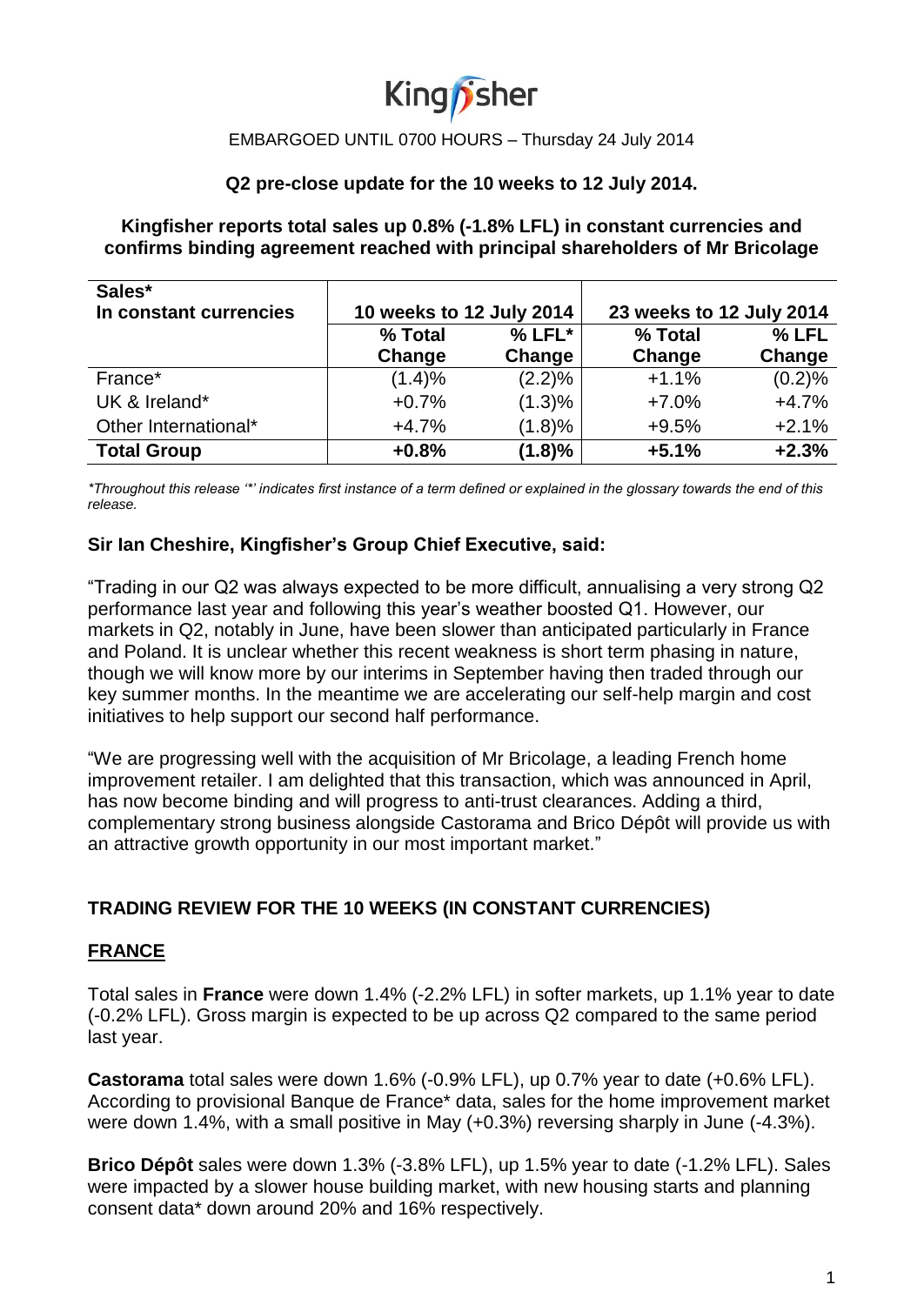

## **UK & IRELAND**

Total sales in the **UK & Ireland** were up 0.7% (-1.3% LFL), up 7.0% year to date (+4.7% LFL). Gross margin is expected to be up across Q2 compared to the same period last year.

**B&Q** total sales were down 2.5% (-3.2% LFL), up 4.3% year to date (+3.6% LFL). In Q2 sales of outdoor and seasonal products were down almost 8%, representing around 35% of total sales, impacted by both a strong performance in Q1 this year (+30%) and in Q2 last year (+17%). Showroom sales (kitchens, bathrooms and bedrooms) were down around 6% reflecting less promotional activity whereas sales of indoor products, excluding showroom, were up almost 2%.

**Screwfix** sales grew by 22.6% (+11.8% LFL), up 23.5% year to date (+11.9% LFL) and is on track to have opened 12 new outlets during Q2, taking the total to 356.

## **OTHER INTERNATIONAL**

Total sales in **Other International** grew by 4.7% (-1.8% LFL), up 9.5% year to date (+2.1% LFL).

Total sales in **Poland** were down 3.4% (-3.5% LFL), up 4.5% year to date (+3.9% LFL). In Q2 to date, sales of outdoor and seasonal products were down almost 9%, representing around 20% of sales. Sales in these categories were impacted by both a strong performance in Q1 this year (+36%) and in Q2 last year (+9%). Sales of indoor products were down around 2%. Gross margin is expected to be up across Q2 compared to the same period last year.

Total sales in **Russia** grew by 15.7% (+12.0% LFL) whereas total sales in **Spain** were up 12.2% (-7.3% LFL). In **China** total sales were down 9.2% (-9.3% LFL) impacted by a slowing Chinese property market\* which was down around 18%.

## **MR BRICOLAGE UPDATE**

On 3 April 2014, Kingfisher announced it had entered into exclusive negotiations with the principal shareholders of Mr Bricolage, the home improvement retailer, to acquire their shareholding.

On 2 April 2014, a non-binding memorandum of understanding was entered into, marking the start of exclusive negotiations during which the operating businesses of Mr Bricolage and of Kingfisher in France (Castorama and Brico Dépôt) would meet with their respective works councils and would propose improved commercial terms to the franchisees of Mr Bricolage. The outcome of these negotiations has been successful and accordingly, a binding agreement was entered into on 23 July 2014.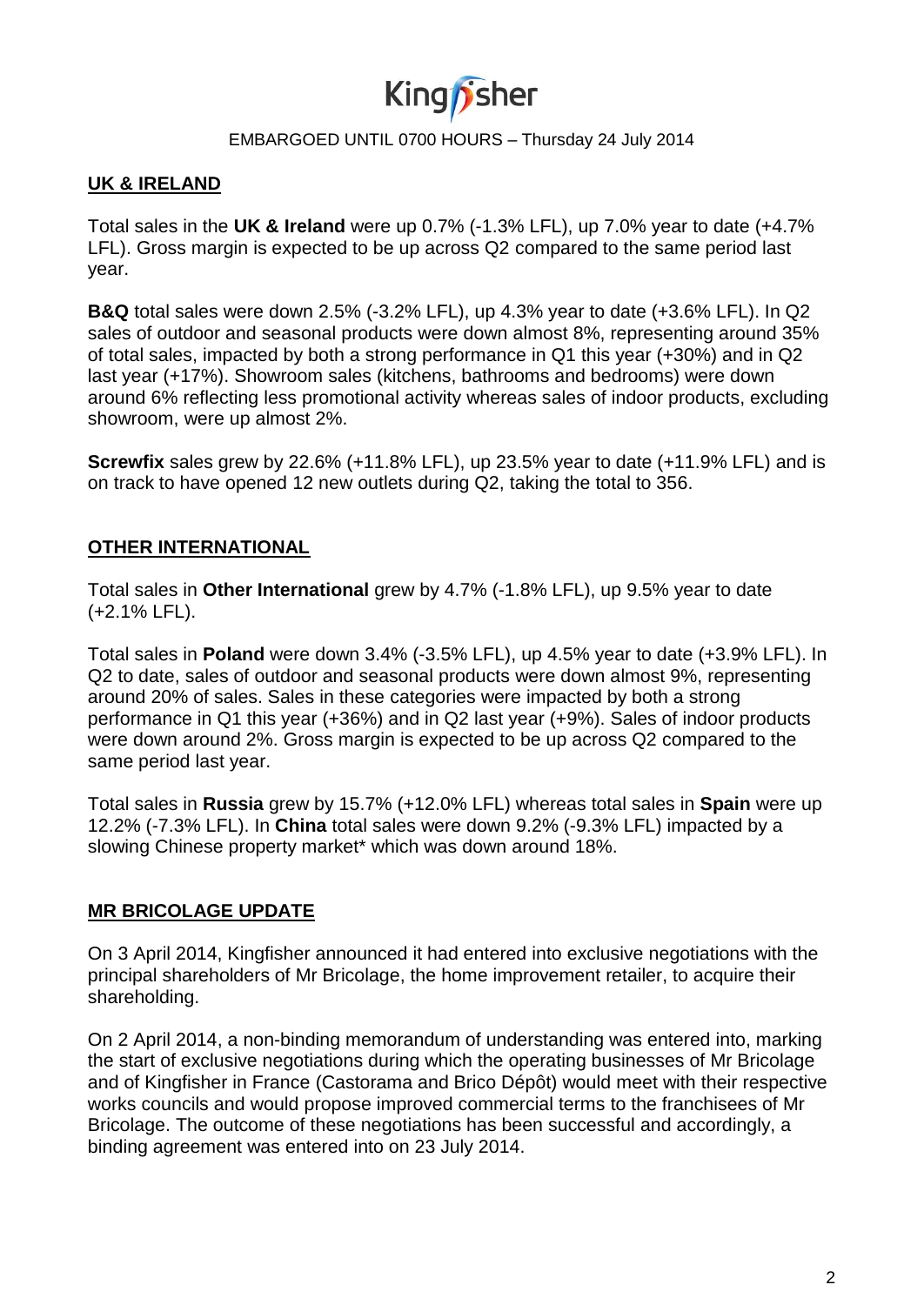

The acquisition by Kingfisher of Mr Bricolage will now proceed subject to anti-trust clearances. Subsequently, a mandatory offer will be made to acquire the shares held by the minority shareholders at the agreed price per share of €15, in accordance with applicable law. The remainder of the process is expected to be completed around the end of Kingfisher's 2014/15 financial year.

## **CREATING THE LEADER**

Progress continued with Kingfisher's medium term development under the following eight steps:

# **EASIER**

- 1. Making it easier for our customers to improve their home
- 2. Giving our customers more ways to shop

#### **COMMON**

- 3. Building innovative common brands
- 4. Driving efficiency and effectiveness everywhere

## **EXPAND**

- 5. Growing our presence in existing markets
- 6. Expanding in new and developing markets

#### **ONE TEAM**

- 7. Developing leaders and connecting people
- 8. Sustainability: becoming 'Net Positive'

Further details on progress will be given with the interim results for the half year ended 2 August 2014 on 10 September 2014.

## **COMPANY PROFILE (AS AT THE END OF Q1 2014/15)**

**Kingfisher plc** is Europe's leading home improvement retail group and the third largest in the world, with 1,134 stores in nine countries in Europe and Asia. Its main retail brands are B&Q, Castorama, Brico Dépôt and Screwfix. Kingfisher also operates the Koçtaş brand, a 50% joint venture in Turkey with the Koç Group.

## **ENQUIRIES**

| Ian Harding, Group Communications Director | +44 (0) 20 7644 1029 |
|--------------------------------------------|----------------------|
| Sarah Levy, Director of Investor Relations | +44 (0) 20 7644 1032 |
| Nigel Cope, Head of Media Relations        | +44 (0) 20 7644 1030 |
| Clare Feast, Media Relations Manager       | +44 (0) 20 7644 1286 |
| <b>Brunswick</b>                           | +44 (0) 20 7404 5959 |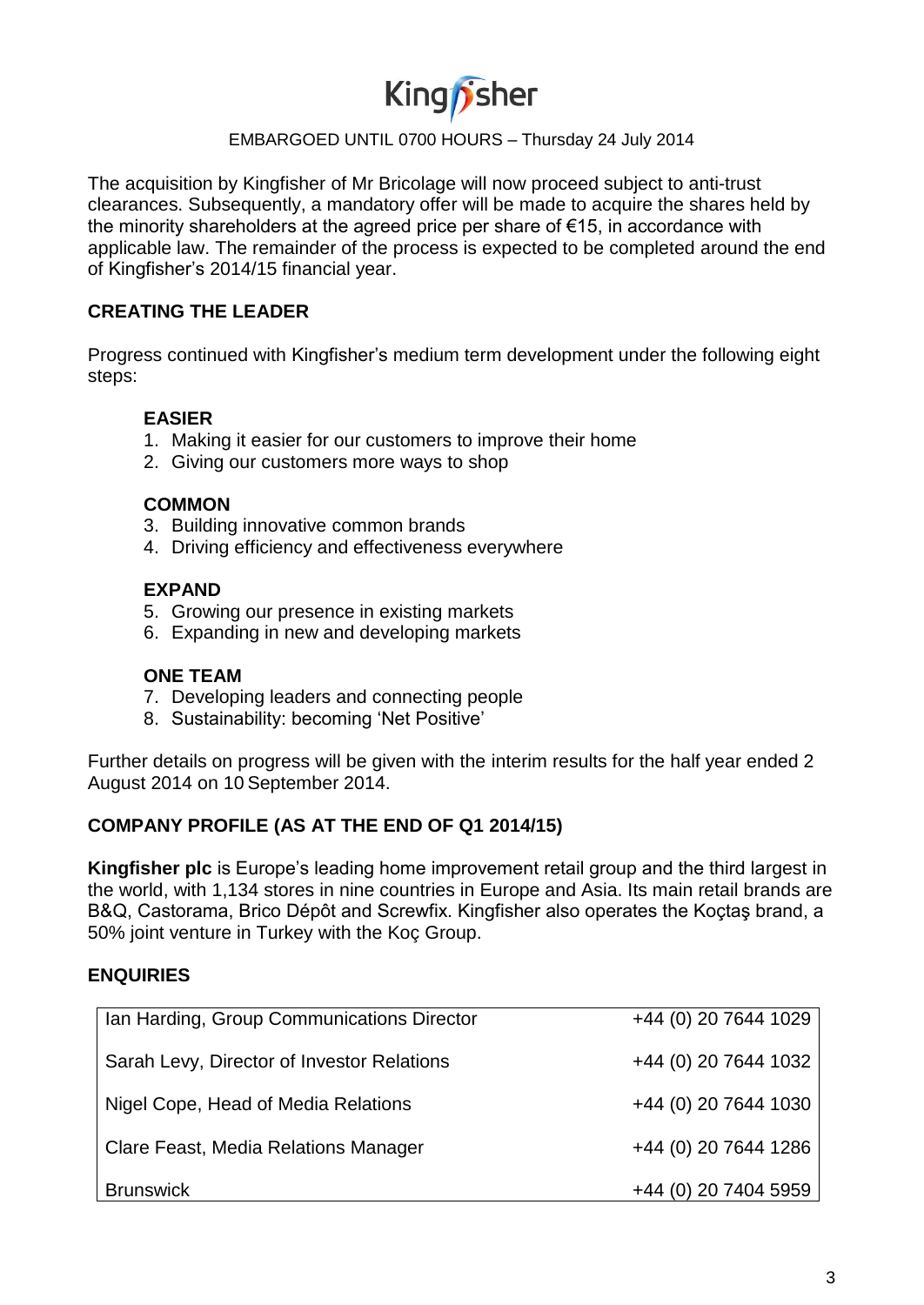# King *f*sher

#### EMBARGOED UNTIL 0700 HOURS – Thursday 24 July 2014

Further copies of this announcement can be downloaded from [www.kingfisher.com](http://www.kingfisher.com/) or viewed on the Kingfisher IR iPad App available for free at the Apple App store. We can also be followed on twitter @kingfisherplc with the Q2 results tag #KGFQ2.

Kingfisher American Depository receipts are traded in the US on the OTCQX platform: (OTCQX: KGFHY)

<http://www.otcmarkets.com/stock/KGFHY/quote>

## **GLOSSARY (terms are listed in alphabetical order)**

**Banque de France** data for the two months to June 2014 was down 1.4% and includes relocated and extended stores.

[http://webstat.banque-](http://webstat.banque-france.fr/fr/browseSelection.do?node=5384398&start=31/12/1992&end=31/05/2014&trans=N)

[france.fr/fr/browseSelection.do?node=5384398&start=31/12/1992&end=31/05/2014&trans](http://webstat.banque-france.fr/fr/browseSelection.do?node=5384398&start=31/12/1992&end=31/05/2014&trans=N)  $=N$ 

#### **French property market**

New housing starts and planning consent data for the three months to May 2014 was down 20% and 16% respectively, according to the Ministry of Housing.

http://www.statistiques.developpement-durable.gouv.fr/logementconstruction/s/construction-logements.html

## **Chinese property market**

New property transaction sales were down 18% for the three months to June 2014 for 17 cities in which B&Q China operates, according to the China Real Estate Exchange.

**France** consists of Castorama France and Brico Dépôt France.

**LFL** stands for like-for-like sales growth which represents the constant currency, year-onyear sales growth for stores that have been open for more than a year.

**Other International** consists of China, Poland, Romania, Russia, Spain, Portugal, Germany and Turkey (Koçtaş JV).

## **Sales**

All figures are on a constant currency basis. Group sales exclude Joint Venture (Koçtaş JV) sales. Data is provided for the 10 and 23 weeks to 12 July 2014, with the exception of China, Romania and Russia which are reported for the 13 and 26 weeks to 30 June 2014.

**UK & Ireland** consists of B&Q in the UK & Ireland and Screwfix in the UK.